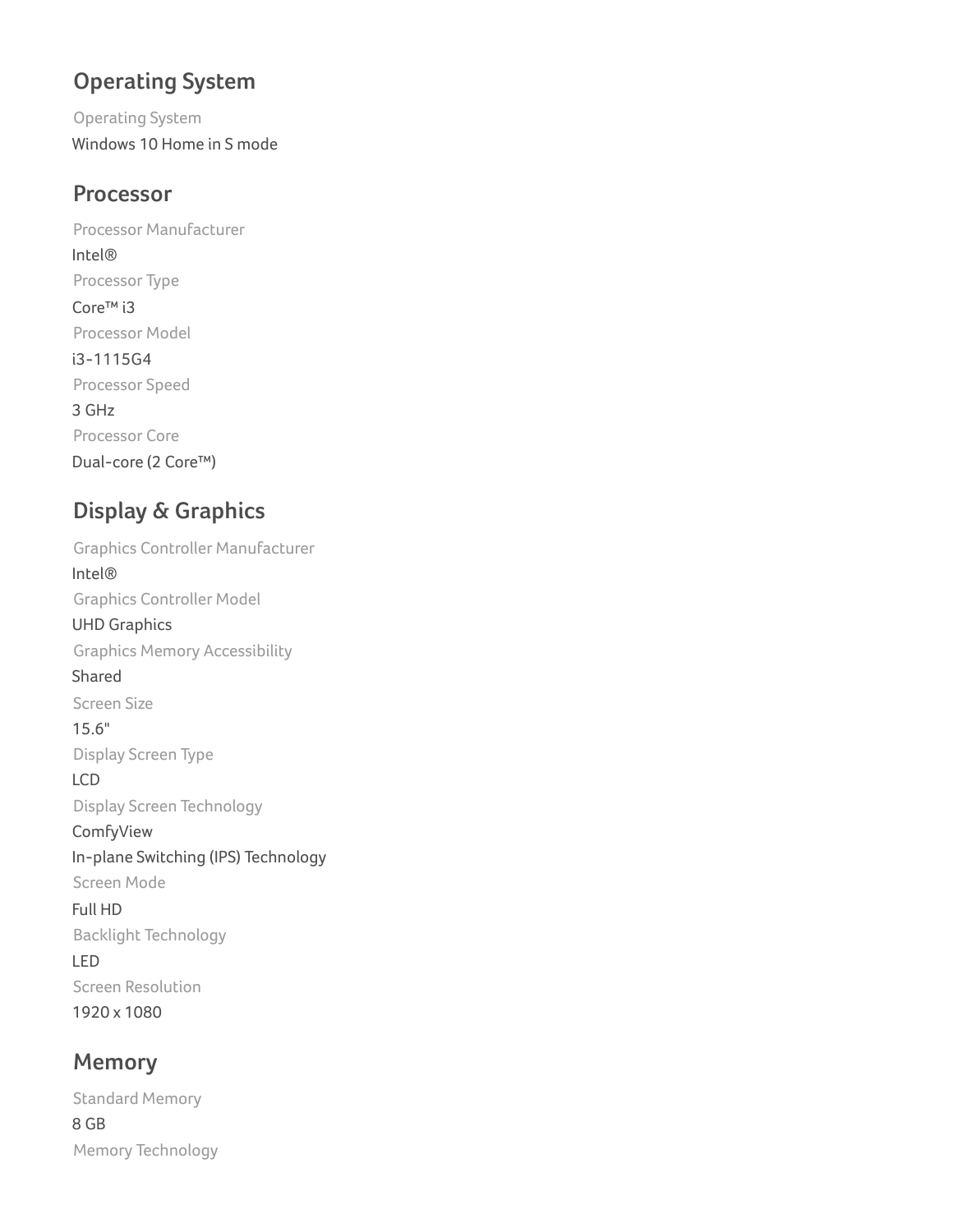DDR4 SDRAM Memory Card Reader No

## **Storage**

Solid State Drive Configuration 1 x 256GB Total Solid State Drive Capacity 256 GB Solid State Drive Interface PCI Express Optical Drive Type No

### **Network & Communication**

Wireless LAN Standard IEEE 802.11a/b/g/n/ac Ethernet Technology Gigabit Ethernet Bluetooth Standard Bluetooth 5.0

# **Built-in Devices**

Microphone Yes Finger Print Reader No Number of Speakers 2 Sound Mode Stereo

## **Interfaces/Ports**

HDMI Yes Number of HDMI Outputs 1 Number of USB 2.0 Ports 1 Number of USB 3.2 Gen 1 Type-A Ports 2 Total Number of USB Ports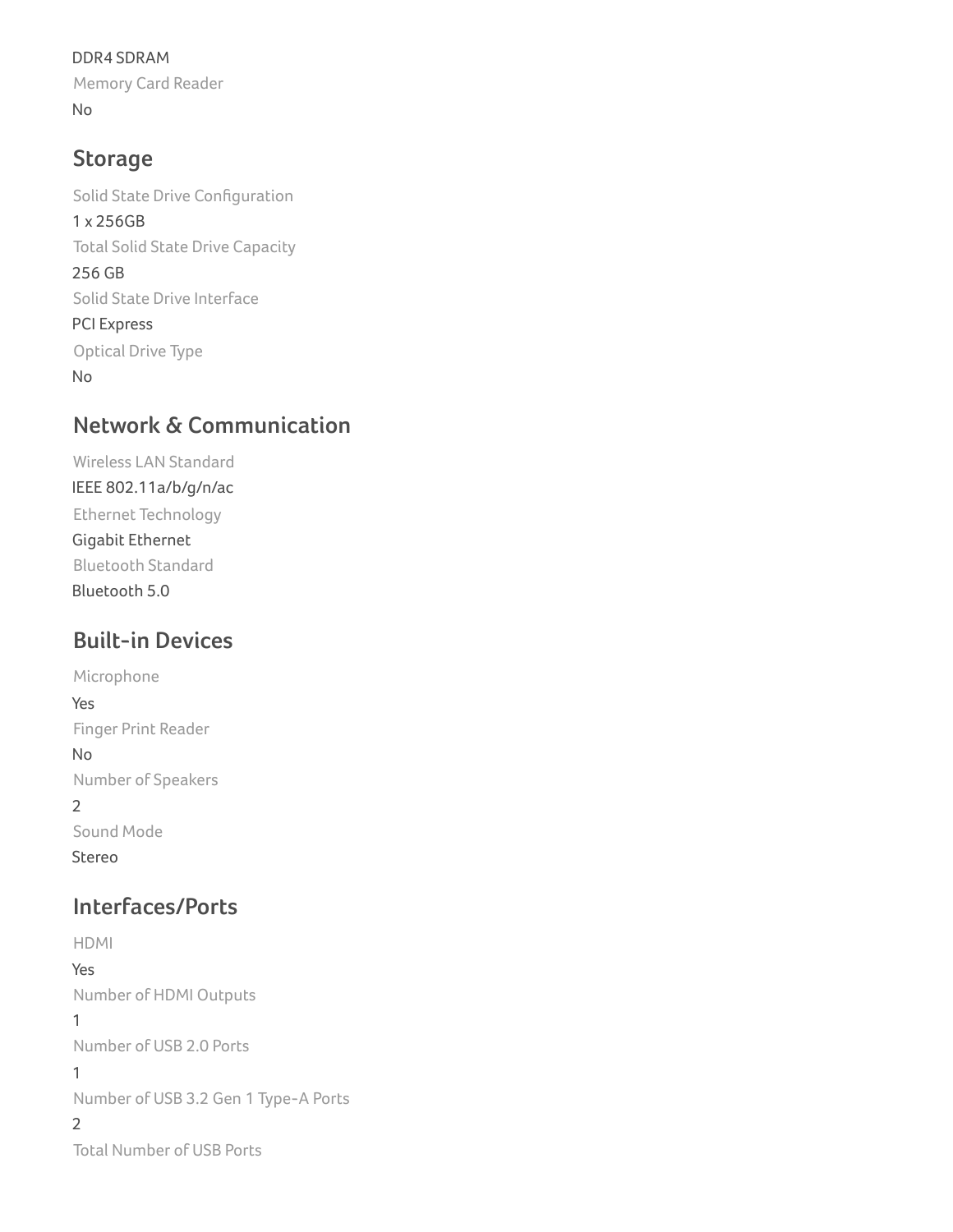3 Network (RJ-45) Yes

## **Software**

Operating System Windows 10 Home in S mode Operating System Architecture 64-bit Upgradable Windows OS Yes

# **Input Devices**

Pointing Device Type **TouchPad** Keyboard Yes TouchPad Features Multi-touch Gesture

# **Battery Information**

Number of Cells 2-cell Battery Chemistry Lithium Ion (Li-Ion) Maximum Battery Run Time 9 Hour

# **Power Description**

Maximum Power Supply Wattage 45 W

# **Physical Characteristics**

Height 0.78" Width 14.3" Depth 9.4" Weight (Approximate) 3.97 lb Color